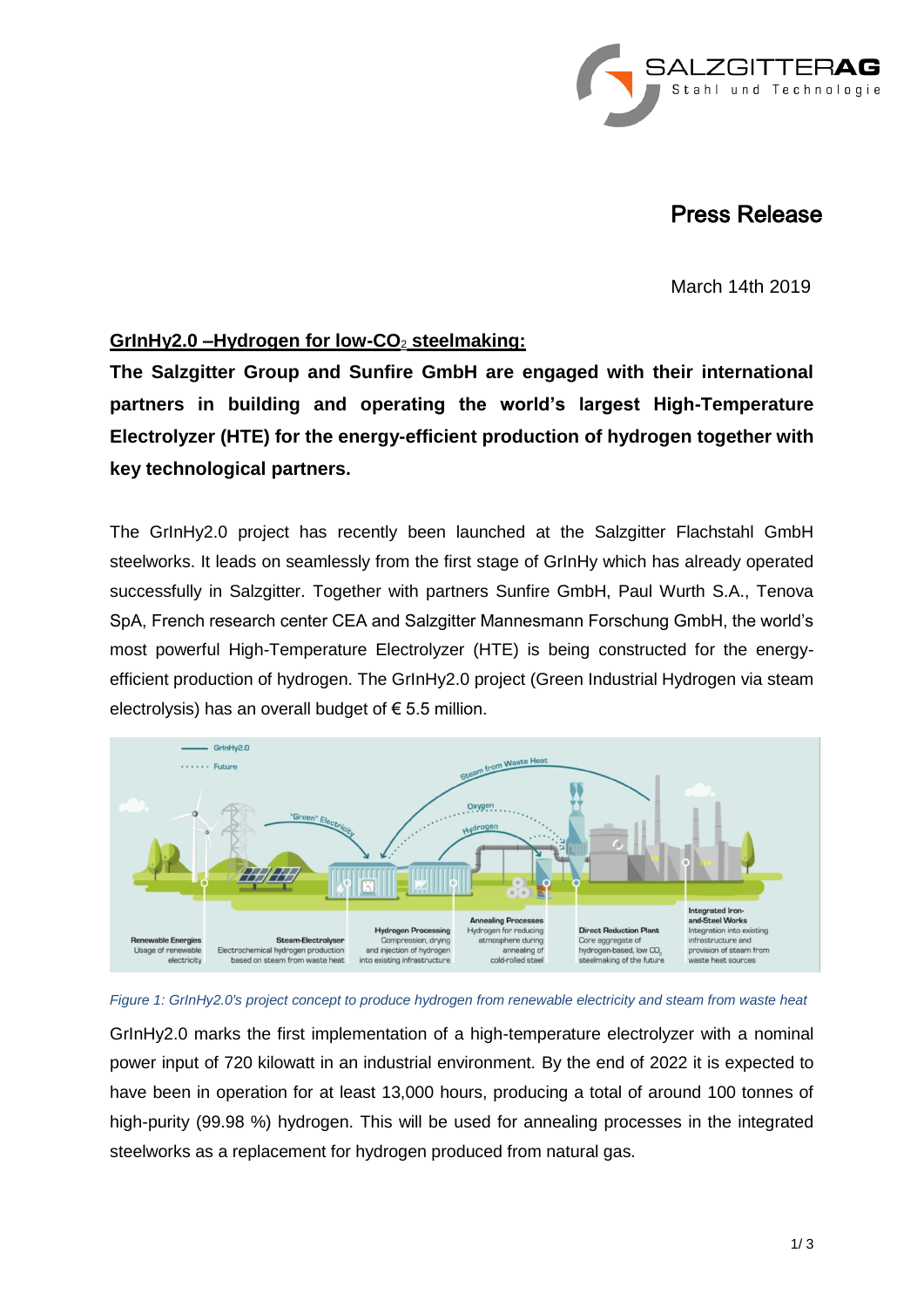

Hydrogen as a reduction agent is also a central element in SALCOS (Salzgitter Low CO<sub>2</sub> Steelmaking), the revolutionary Salzgitter Group concept for reduced- $CO<sub>2</sub>$  steel production, in the course of which hydrogen, ideally produced using renewable energy, is set to replace the carbon previously required to reduce iron ore to metallic iron. SALCOS is based on elements of various proven technologies, allowing the concept to be implemented swiftly at an industrial level.

By increasing the scale of the high-temperature electrolyzer, the GrInHy2.0 project will have the ability to extensively trial and test the integration of "green" hydrogen into the steelworks processes. To do so, the gaseous product of the Sunfire-HyLink electrolyzer will first be compressed and dried in the hydrogen processing unit supplied by Paul Wurth, a technology provider for the steel industry. Salzgitter Flachstahl will be responsible for operating the plant and feeding the gas into the company's own hydrogen network. In parallel with this, the French research center CEA will conduct multi-year trials of the electrolyzer stacks which form the central elements of HTE technology. Tenova as worldwide partner for innovative solutions in the metals industry, will support the project through a technical and economic study to accompany the decarburization of European steel industry through the conversion at a very low CO<sub>2</sub>, green-hydrogen-based steel production. Salzgitter Mannesmann Forschung is responsible for project coordination and management.

Although economic implementation remains questionable under current energy policy conditions, the project partners have resolved to consistently pursue the development of this significant, climate-friendly technology.

Further details are available at [http://www.green-industrial-hydrogen.com](http://www.green-industrial-hydrogen.com/)

The project is supported by the Fuel Cells and Hydrogen 2 Joint Undertaking (JU) under funding agreement no. 826350. The JU in turn receives support from the EU research and innovation program Horizon 2020 as well as from Germany, Luxembourg, Italy and France.